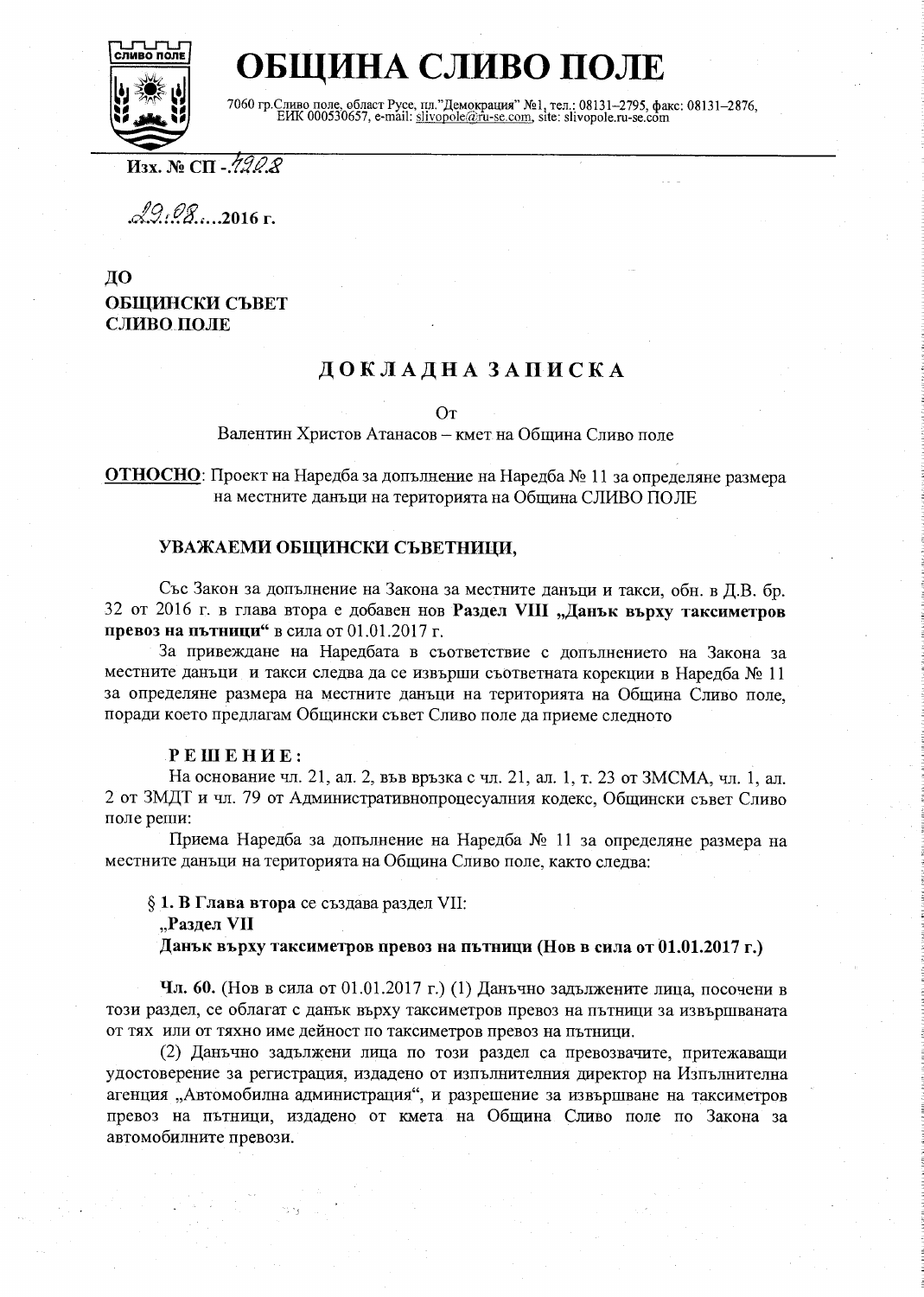Чл. 61. (Нов в сила от 01.01.2017 г.) (1) Годишния размер на данъка върху таксиметров превоз на пътници за 2017 г. е в размер на 300 лв.

(2) Данъкът върху таксиметров превоз на пътници по ал. 1 се дължи от данъчно задължените лица за всеки автомобил, за който е издадено разрешение за извършване на таксиметров превоз на пътници.

(3) Когато Общинският съвет не е определил размера на данъка върху таксиметров превоз на пътници за съответната година в срок до 31 октомври на предходната година, данъкът се събира на базата на действащия размер за предходната година.

**Чл. 62.** (Нов в сила от 01.01.2017 г.) (1) Преди получаване на издаденото разрешение по чл. 24а, ал 1 от Закона за автомобилните превози данъчно задължените лица подават данъчна декларация по образец за дължимия данък в община Сливо поле, за територията на която е издадено разрешението за извършване на таксиметров превоз на пътници.

(2) Данъчно задължените лица подават данъчна декларация за всички промени в обстоятелствата, които имат значение за определянето на данъка, в 7-дневен срок от настыпване на съответното обстоятелство, като размерът на дължимия данък или на платения данък, подлежащ на възстановяване се определя от средномесечното задължение и броя на месеците от текущата година, следващи месеца на промяната.

Чл. 63. (Нов в сила от 01.01.2017 г.) Данъкът по чл. 61 се внася преди получаване на издаденото разрешение по чл. 24а, ал. 1 от Закона за автомобилните превози.

**Чл. 64.** (Нов в сила от 01.01.2017 г.) Възстановяване на надвнесен данък по този Раздел се извършва по писмено искане на данъчно задълженото лице по реда на Данъчно-осигурителния процесуален кодекс."

ВАЛЕНТИН АТАНАСОВ

Кмет на Община Сливо поле